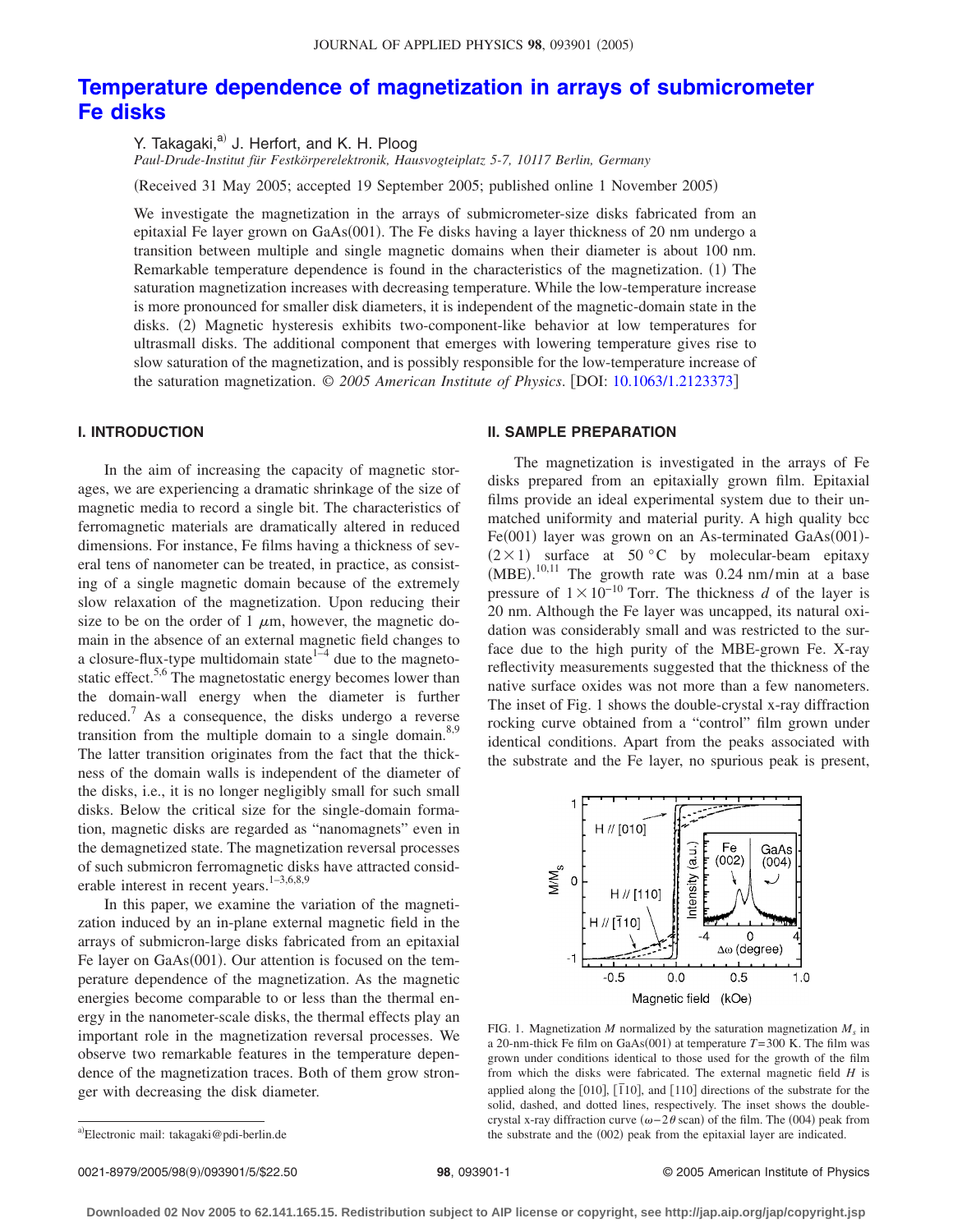attesting the high quality of the epitaxial film.<sup>10</sup> Moreover, an abrupt interface and no intermixing reaction at the Fe/GaAs heterojunction grown under the present optimum conditions have been demonstrated by transmission electron microscopy.<sup>11</sup>

For the present layer thickness, a fourfold magnetocrystalline anisotropy is dominant, while the Fe layer retains a weak uniaxial anisotropy. The latter becomes significant in thin layers.<sup>11–13</sup> In Fig. 1, we show the magnetization traces when an external magnetic field *H* was applied along highsymmetry directions of the substrate in the control film. The easy axes of the cubic anisotropy are oriented along the  $\lfloor 100 \rfloor$ and [010] directions of the GaAs substrate. The preferential magnetization direction due to the uniaxial anisotropy is along the  $[110]$  direction of the substrate.

We have processed the epitaxial layer to Fe disks using microfabrication technologies. An etch mask of Ti or NiCr was prepared on the Fe surface by electron-beam lithography and the lift-off technique. The Fe layer outside the etch mask was then removed by Ar milling at an acceleration voltage of 150 V. The metal mask was left on top of the Fe disks during the measurements using a superconducting quantum interference device magnetometer (SQUID) [Quantum Design MPMS XL]. The thickness of the mask was reduced to be well below 10 nm at the completion of the microfabrication process. In particular, the mask became virtually nonexistent for the device in which NiCr was employed. The magnetic moment originating from the mask metal is thus negligibly small and stress arising from the mask is not anticipated to affect the magnetic properties of the Fe disks. The magnetocrystalline anisotropy in Fe layers is rather weak, and so the shape anisotropy is typically the major origin of an anisotropy for the disks. For this reason, the disks were designed to be circularly shaped in order to avoid geometry effects.

We show scanning electron micrographs of the disks in the insets of Fig. 2. The disks were assembled as either regular or random arrays. The structural parameters of the arrays are summarized in Table I. For the disordered positioning, the disks were shifted from the lattice sites of a square array with random displacements. The amount of the displacements along the axes of the array was chosen to be less than the period of the array. Therefore, there exists a long-range order that only one disk is present in a unit cell of the square lattice. The axes of the square lattices were aligned along the  $[110]$  and  $[\overline{1}10]$  directions of the substrate. The linear dimension of the square arrays was  $N=164$ . For each device, several hundreds of the arrays containing  $N \times N$  disks were put together in a closely packed manner to strengthen the signal for the SQUID measurements. The dipole-dipole interaction is negligible for the interdisk spacings employed in our experiment. The difference in the arrangements of the disks thus produces no influence on the magnetic properties. The magnetization we examine below is equivalent to the statistically averaged one of a single disk.

## **III. MAGNETIC-DOMAIN STRUCTURE IN DISKS**

We compare in Fig. 2 the magnetization traces (filled circles) at a temperature  $T=2$  K in the Fe film, Fig. 2(a), and



FIG. 2. Magnetization *M* normalized by the saturation magnetization  $M_s$  in an epitaxial Fe film on GaAs(001), (a), and in the disk arrays fabricated from the film, (b)–(f), at temperature  $T=2$  K. The axes of the square arrays are along the  $[110]$  and  $[110]$  directions of the GaAs substrate. The external magnetic field  $H$ , which is applied along the  $[110]$  GaAs direction, is varied between −9 and 9 kOe. The diamagnetic contributions due to GaAs have been subtracted. The magnetization trace is expanded horizontally by a factor of 20 for the dotted curve in (a). The open circles in  $(b)$ – $(f)$  show M at *T*= 300 K. These symbols are offset for clarity. (The thin lines indicate *H*  $=M=0$ .) The insets show scanning electron micrographs of the Fe disks. The images in (b) and (f) were taken from an inclined angle.

the arrays consisting of Fe disks having various diameters, Figs.  $2(b) - 2(f)$ . Here, the diamagnetic contributions arising from the GaAs substrate have been subtracted. For these measurements, the magnetic field was swept between −9 and 9 kOe. The up and down traces do not meet in Fig. 2 as the data are plotted there for a restricted magnetic-field range.) Except for a few cases we state below, the magnetization of the Fe disks saturated at the highest magnetic field, thereby allowing us to quantify the diamagnetic contribution. The magnetization *M* is normalized by its saturation value  $M_s$  at high magnetic fields. The external field *H* was applied along one of the axes of the square arrays, the  $[110]$  direction of the GaAs substrate.

The saturation magnetization in the film is  $M_s = 1.7$  $\times$  10<sup>9</sup> emu/m<sup>3</sup>, which compares well with the value of bulk Fe  $(1.75 \times 10^9 \text{ emu/m}^3)$ . The hysteresis loop of the film, Fig.  $2(a)$ , is not antisymmetric with respect to  $H=0$ , suggesting the presence of the exchange biasing effect<sup>14,15</sup> due to the

TABLE I. Structural parameters of the array samples fabricated from an epitaxial Fe film grown on GaAs(001).

| Sample         | Diameter $D$ (nm) | Period (nm) | Order   | Mask |
|----------------|-------------------|-------------|---------|------|
|                | 50                | 950         | regular | NiCr |
| $\mathfrak{D}$ | 100               | (920)       | random  | Ti   |
| 3              | 120               | 860         | regular | Ti   |
| 4              | 200               | 870         | regular | Ti   |
|                | 300               | (950)       | random  | Ti   |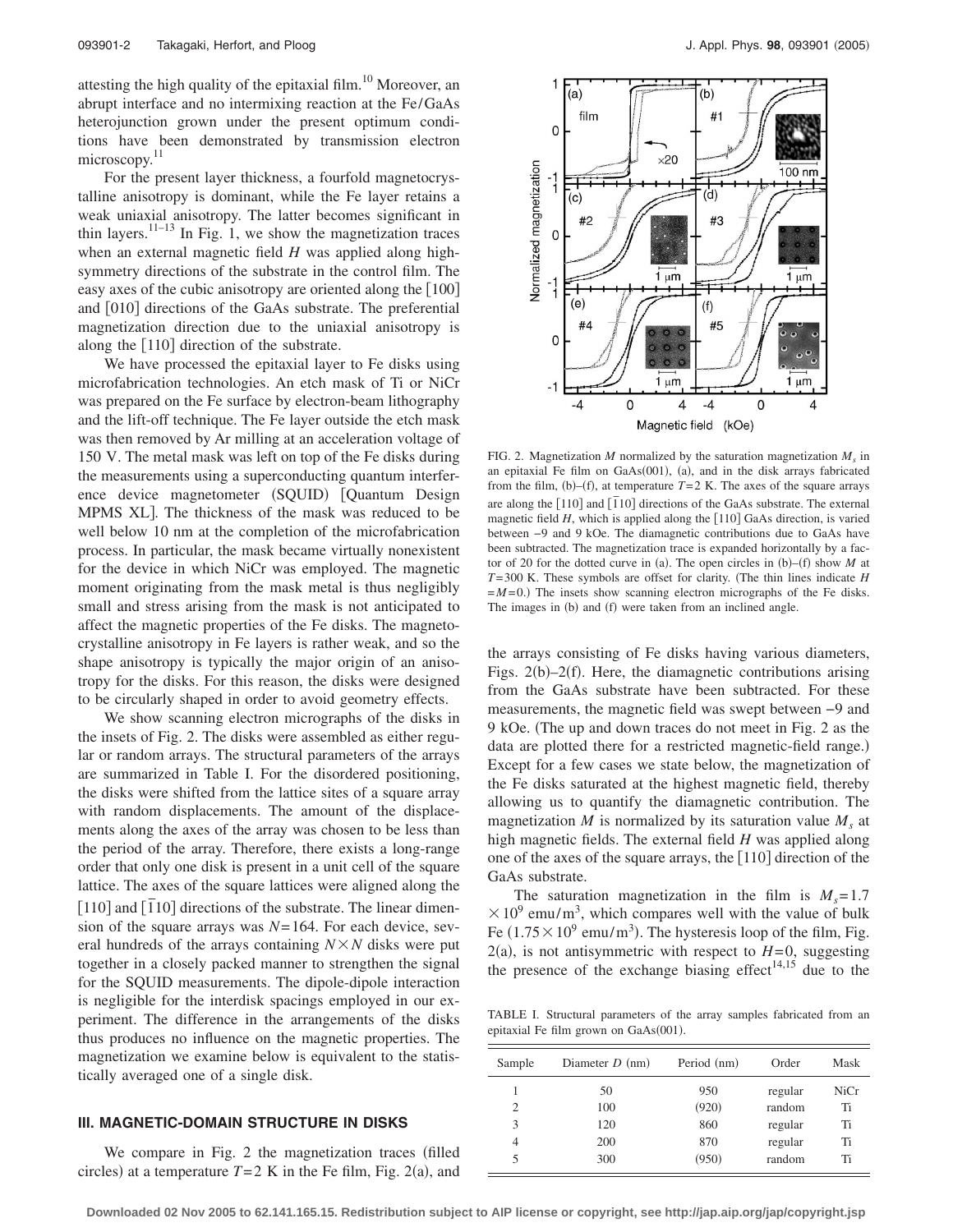antiferromagnetic surface oxide layer. The estimation of the above-mentioned saturation magnetization in the film was made by ignoring the oxide layer. The agreement with the bulk value indicates that the oxide layer was very thin. In accordance with a relatively weak antiferromagnetic coupling, the exchange biasing effect vanished at high temperatures.

Submicrometer disks undergo a transition from a multidomain state to a single-domain state when their diameter is reduced. We first identify the critical diameter for the singledomain regime. It is well understood that the difference in the domain state manifests itself in the response of the magnetization to the external magnetic field.<sup>8</sup>

The magnetization curves for the disk diameter *D*  $= 200$  nm, Fig. 2(e), and 300 nm, Fig. 2(f), are almost identical.<sup>16</sup> This type of hysteresis is typical when the magnetic properties are dominated by the creation and annihilation of magnetic-domain walls in the disks<sup>1,8</sup> and/or the pinning of domain walls.<sup>17</sup> There are a number of reports<sup>1-4</sup> in which magnetic-domain structures with a fourfold symmetry compatible with the magnetocrystalline anisotropy have been observed in circular disks. For the *d*= 20 nm layer, the disks in Figs.  $2(e)$  and  $2(f)$  are sufficiently large to contain multiple magnetic domains at  $H \sim 0$ . The multidomain state becomes energetically costly with increasing  $|H|$  as the magnetic moments of the domains are unanimously tilted to be aligned along the external field. At a certain field, the domain walls suddenly vanish, leading to an abrupt full polarization of the magnetic moments. In lowering the external field, the same situation basically takes place in the reversed order. However, the domain walls are created at a lower critical field as compared with that for the annihilation of the domain walls, $\delta$ resulting in the pronounced hysteretic behavior at medium magnetic fields.

The magnetization exhibits a fundamentally different switching behavior when  $D$  is as small as 50 nm, Fig. 2(b), or 100 nm, Fig. 2(c). The magnetization traces are S shaped, i.e., approximately antisymmetric with respect to  $H=0$ . The curves for the up and down magnetic-field sweeps are almost identical except for a small displacement that gives rise to a hysteresis. We conclude that the Fe disks retain the singlemagnetic-domain state for the entire magnetic-field range when  $D \le 100$  nm.<sup>3,8</sup> In this regime, the gradual tilt of a magnetic moment having a fixed magnitude is the mechanism for the magnetization reversal. We do not find any remarkable differences in the magnetization traces between the regular and random arrangements of the disks. The hysteresis loop for the random array, Fig. 2(c), is smaller than that for the regular array, Fig. 2(b), although the opposite is expected when dipole-dipole interaction is strong.<sup>18</sup> The interaction is hence confirmed to be insignificant in our devices.

The diameter of the disks shown in Fig.  $2(d)$ , 120 nm, is around the transition value between the two mechanisms of the magnetization reversal processes. The hysteresis observed for this array is, in principle, of the domain-wall-type. However, higher magnetic fields are required to polarize the array and the saturation of the magnetization is less clearly established compared to the large disks. We speculate that the array consists of both single- and multidomain disks at



FIG. 3. Magnetization of  $D=100$  nm disks (sample 2) at room temperature (triangles) and 2 K (circles). The external magnetic field is applied along the [110] direction of the substrate. The diamagnetic contributions due to GaAs have been subtracted. The sample was cooled in the absence of magnetic field for the open circles, whereas an external magnetic field of 20 kOe was present during the cooling for the filled circles. The magnetization traces are shown with expanded scales in the lower-right inset. The solid and dotted lines correspond to the field and zero-field coolings, respectively. The dashed line shows the magnetization at room temperature. The upper-left inset demonstrates the saturation of the magnetization in high magnetic fields at  $T=2$  K.

this marginal size. The magnetization trace is thus given as a mixture of those associated with the two types. We note that the breakdown of the single-domain behavior is known to take place at smaller diameters when the layer thickness increases.7–9

## **IV. TEMPERATURE DEPENDENCE OF MAGNETIZATION**

The first of the two remarkable features we observe for small disks is the strong temperature dependence of the saturation magnetization  $M<sub>s</sub>$ . In Fig. 3, we show the magnetization traces obtained from sample  $2 (D=100 \text{ nm})$ . The circles and triangles indicate *M* at *T*= 2 and 300 K, respectively. The saturation magnetization at room temperature is only about a half of that at  $2 K<sup>19</sup>$  (We have confirmed the saturation of the magnetization at 2 K as shown in the upper-left inset of Fig. 3.) The diamagnetization in GaAs has a negligibly small temperature dependence. The temperature variation is 1.0% between 2 and 300 K.<sup>20</sup>) Moreover, as the diamagnetic correction was evaluated for each measurement temperature, the temperature dependence of the substrate contribution cannot account for the temperature dependence of  $M<sub>s</sub>$ . We note that the correction attributed to the substrate was indeed only weakly temperature dependent (a few percent decrease when  $T$  was increased from 2 to 300 K).

In Fig. 4, *M* at  $H \approx \pm 9$  kOe is plotted with a normalization by its value at room temperature. Except for the ultrasmall disks at low temperatures, the magnetization is fully saturated at  $|H|=9$  kOe. That is, the saturation is achieved in all the samples at room temperature. Figure 4 thus presents the *lower bound* of the low-temperature increase of  $M_s$ .<sup>21</sup> The variation of  $M<sub>s</sub>$  between 2 and 300 K is only 2.5% for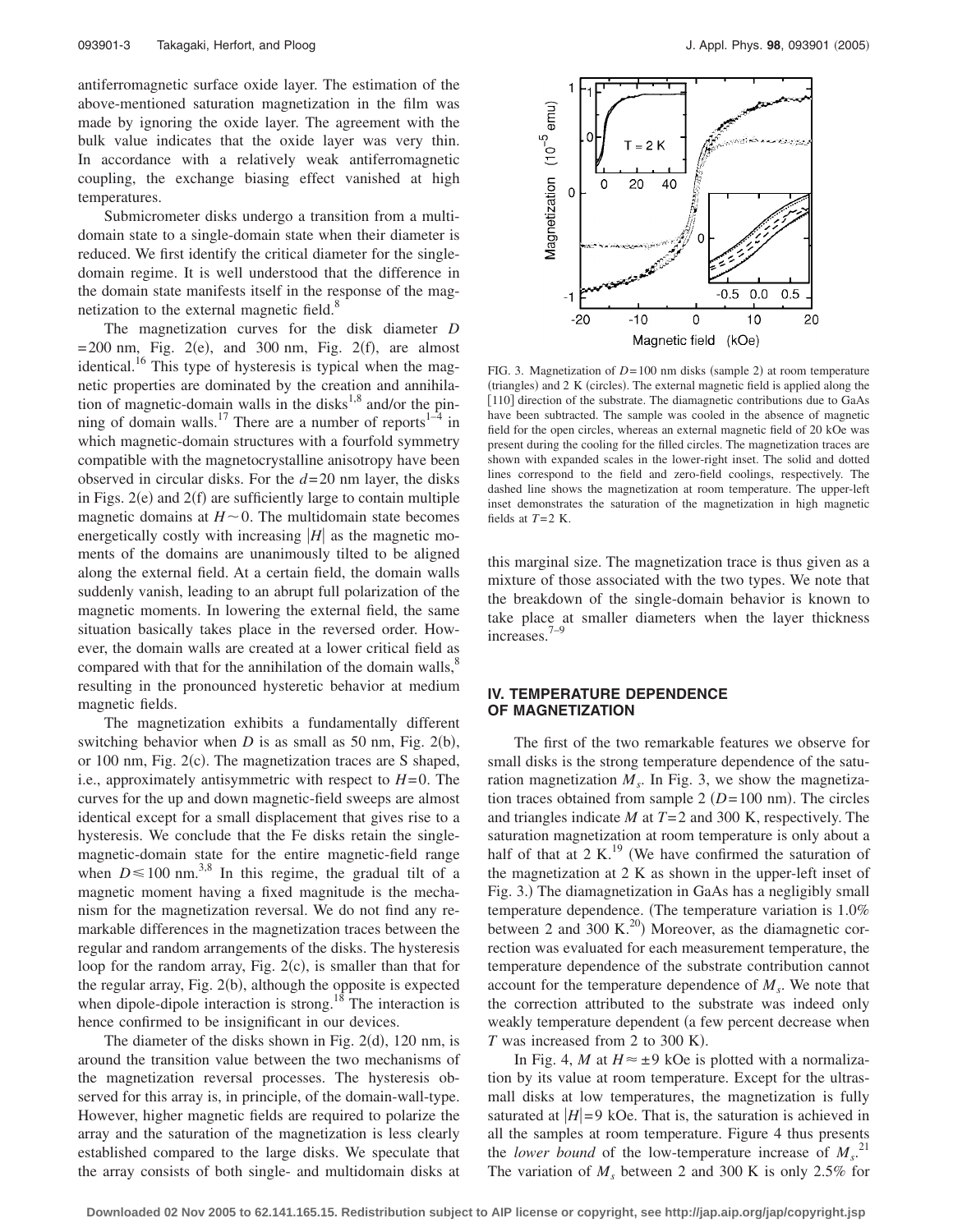

FIG. 4. Magnetization *M* at  $|H| \approx 9$  kOe normalized by its value at room temperature. The external field is applied along the [110], [010], and [110] directions of the GaAs substrate in (a), (b), and (c), respectively. The diameter of the disks ranges between 50 and 300 nm.

the film. The saturation magnetization in the low-temperature region is known to obey the Bloch law<sup>5</sup>

$$
M_s(T) = M_s(0)[1 - (T/T_M)^{3/2}],\tag{1}
$$

where  $T_M = 4.3 \times 10^3$  K for Fe. Equation (1) predicts a 2% reduction of  $M<sub>s</sub>$  at room temperature, in agreement with the observation in our film. With reducing the disk size, the enhancement of  $M<sub>s</sub>$  at low temperatures grows stronger, see Fig.  $4(a)$ . The transition in the magnetic-domain state in the disks does not appear to influence the temperature dependence of *Ms*. The external magnetic field is applied along the [110] direction of the substrate in Fig.  $4(a)$ . In Figs.  $4(b)$  and  $4(c)$ , the field is applied along the  $[010]$  and  $[110]$  directions of the substrate, respectively. The low-temperature enhancement of  $M<sub>s</sub>$  takes place irrespective of the direction of the field.

The mechanism for the strong temperature dependence is not understood at present. It is well known that nanometerscale ferromagnetic particles exhibit superparamagnetism as their magnetic moment is easily randomized by thermal fluctuations. As one finds in Fig. 4, however, the magnetization traces reveal clear saturation behavior, especially at high temperatures. That is, the magnetic moments of the disks are fully oriented along the external field.<sup>22</sup> We thus rule out the effects of the thermal disorientation of the magnetic moments as the origin of the small  $M<sub>s</sub>$  at high temperatures. It does not seem likely that the Curie temperature is altered by reducing the size as the diameter is still considerably larger than the layer thickness even for the smallest disks. Out-ofplane components of the magnetic moments may emerge when the disk diameter approaches the layer thickness. However, there is no reason that the effect should be strong at high temperatures.

The antiferromagnetic coupling due to the surface oxide may give rise to an unusual temperature dependence. However, we have found so far no evidence for the influence of the antiferromagnetic coupling in the disks. The filled circles in Fig. 3 show *M* when the sample was cooled in the presence of an external magnetic field (20 kOe). As shown by the

plot with expanded scales in the lower-right inset of Fig. 3, the exchange biasing effect<sup>23–25</sup> is less than the experimental noise. The solid and dotted lines correspond to the field and zero-field coolings, respectively.) We have neither observed any unusual field dependencies of *M* at high temperatures. The energy associated with the antiferromanetic coupling is suggested to have scaled down to be less than  $k_BT$  in the small disks. The antiferromanetic order in the oxide layer was dwarfed by the thermal fluctuations, similar to the fact that the exchange biasing effect in the film was not observable at room temperature. Although we may not be able to completely ignore the antiferromagnetic coupling as the exchange biasing effect is evident in the magnetization trace of the film, the factor of  $\sim$ 2 change of  $M<sub>s</sub>$  in Fig. 3 is, nevertheless, too large to be caused by the antiferromagnetic coupling considering the small fraction (less than 10%) of the native oxides in comparison to the volume of  $Fe<sup>26</sup>$ . The side walls are additionally exposed in the disks. However, the condition  $D \ge d$  implies that the surface effects in the present disks are not much different from those in the film.

The second temperature effect we report in this paper is found in the shape of the hysteresis loops. The magnetization traces of the single-magnetic-domain disks depend markedly on temperature. The open circles in Figs.  $2(b)-2(f)$  show the magnetization reversal behavior at room temperature. The symbols are offset for clarity.) The hysteresis becomes fairly small at the elevated temperature when *D*=50 and 100 nm: a consequence of random flipping of the magnetic moments due to thermal fluctuations. For the large disks, Figs.  $2(e)$ and 2(f), the coercive field becomes similarly almost zero. In contrast, the pronounced hysteretic behavior at medium fields barely depends on temperature, supporting our interpretation of it in terms of the domain wall.

We analyze the temperature dependence of the hysteresis for *D*= 50 nm in detail. In Fig. 5, we plot the difference of the magnetization between the down and up magnetic-field sweeps

$$
\Delta M(H) = M(H:down) - M(H:up), \qquad (2)
$$

for various temperatures. The external field *H* was applied along the  $[110]$  and  $[110]$  directions of the substrate in Figs.  $5(a)$  and  $5(b)$ , respectively. The following observations were made for both of the field orientations.  $\Delta M$  is identical within the experimental error for the positive and negative values of *H*, suggesting again the negligibly small exchange biasing effect for the disks. The area enclosed by the hysteresis loop grows larger with decreasing temperature. More importantly, the hysteresis loops at  $T=10$  and 2 K appear to consist of two components having, possibly, different coercive fields, see Fig. 5. The ordinary component dominates the hysteresis for  $|H|$  < 1 kOe. The additional component appears as a plateaulike feature in  $\Delta M$  for *H* between  $\approx$  1 and  $\approx$  5 kOe. The large-coercive-field component is responsible for the slow saturation of the magnetization in small disks. Its origin may be related to the low-temperature enhancement of  $M_s$ , as the deviation of the magnetization trace at  $T=2$  K from that at  $T=300$  K in Fig. 3 occurs when the